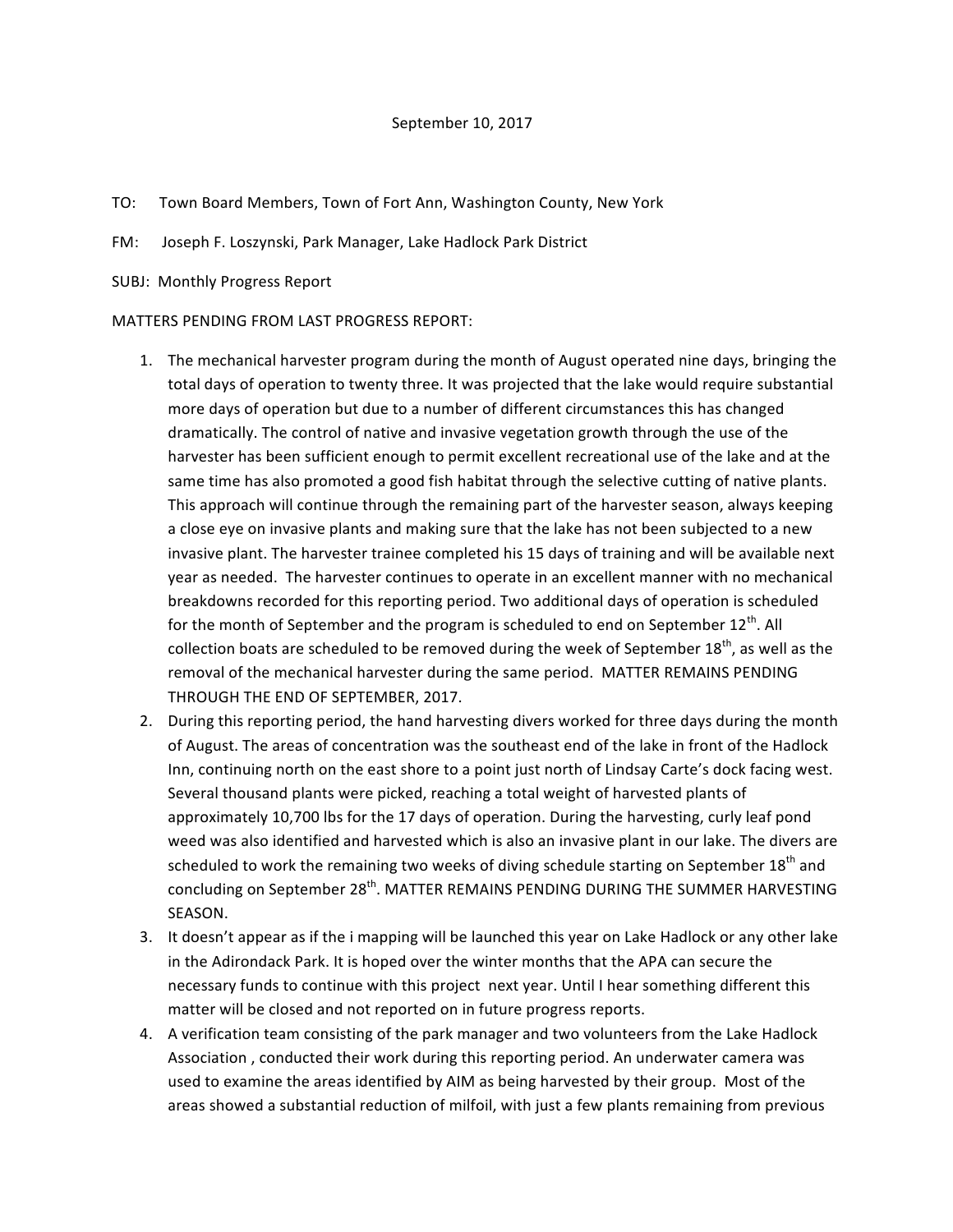operations. There were three areas on the east shore that contained a volume of milfoil not expected from designated areas harvested by AIM. These findings were discussed in a face to face meeting with the owner of AIM and the designated areas will be examined during the week of September  $18^{th}$  and hand harvested as required. A revised operational strategy is being designed so the expectation's on the part of the town is consistent with the capabilities on the part of the AIM divers. An acceptable level of performance will be established for this discipline so there is checks and balances for services performed versus expected outcomes/results. Due to this being the first year that the town has used this diving group, there is a lot of unchartered territory between the park manager and AIM management. It can reasonably be expected that things will improve going forward and outcomes/results will get better with time. Verification will continue to ensure that the work performed by AIM either meets or exceeds our expectations and overall, improves the condition of the lake considerably. MATTER IS PENDING.

- 5. As reported last month, shoreline development continues to be a problem and the problem continues to grow due to inadequate controls and oversight on the part of the town and county. During this reporting period, another property was identified as possibly being in violation of APA shoreline restrictions and is now subject of an investigation by the APA. Discussions continue to take place as to how to reverse this path of shoreline altering/destruction but nothing substantive has been agreed upon to thwart this behavior on the part of lake owners, however, a meeting has been scheduled with the town supervisor and Mr. Mark Miller, Code Enforcement Officer on September 14, 2017, , to discuss ways to prevent this behavior from occurring time after time and discussion will begin concerning the implementation of new protocols that will enhance the verification process at the town level. MATTER REMAINS PENDING UNTIL FURTHER NOTICE.
- 6. The algae blooms referenced in last month's report have both shown to be non-toxic and not harmful to human beings or animals. I would like to thank Salvatore Riccardone of LHA for his assistance with the securing of samples and submission to the appropriate laboratories. Sal through the CSLAP program has registered each sample with the Department of Environmental Conservation who is the state registry for algae blooms throughout the Adirondack Park and beyond. Due to our exposure this year to these blooms and the classroom training many of us have received on this subject matter, I feel very confident that we are well positioned to deal with any algae bloom problem that might develop. MATTER IS CLOSED.
- 7. As indicated in last month's progress report, a representative from Caroga Lake will be visiting us on Tuesday, September  $12^{th}$ , to observe the operation of the mechanical harvester and the work of the surface collection detail. I am extremely pleased and proud that the APA identified us as a leading management group in this particular discipline. I will report on the results of this visit in next month's progress report. MATTER REMAINS PENDING.

## NEW BUSINESS SINCE THE LAST REPORTING PERIOD:

1. During this reporting period, attended a lake symposium sponsored by the Adirondack Lake Alliance at Paul Smith College. Attending with me was three representatives from the Lake Hadlock Association. The conference focused primarily on developing a watershed